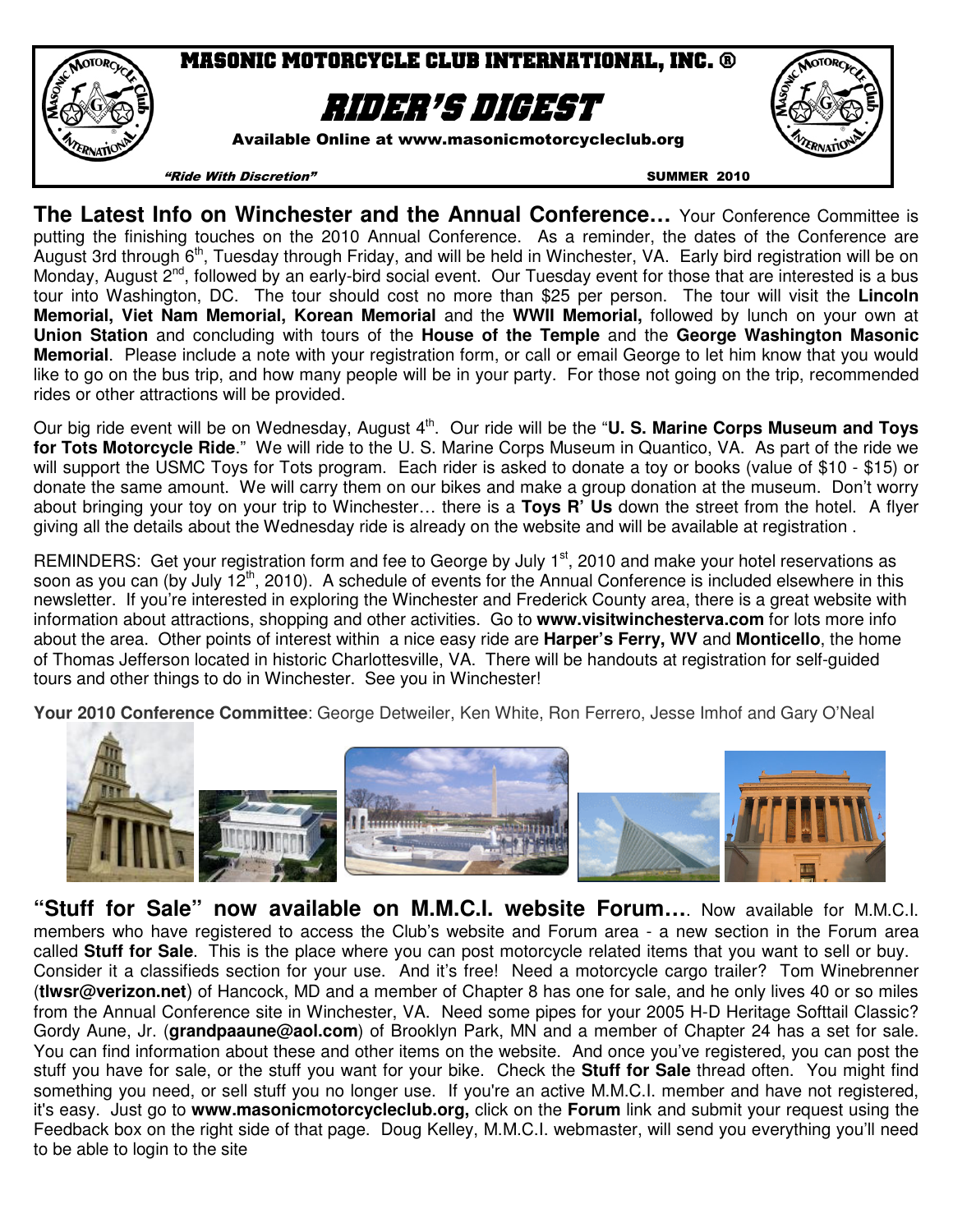### **MASONIC MOTORCYCLE CLUB INTERNATIONAL, INC. ® Executive Board, 2009 – 2011**

Tonawanda, NY 14150

# 1621 Independence Ave North Gordy Aune, Dave Page

Golden Valley, MN 55427 763-545-0491 **Audit: Ed Lewis (Chair),** 

University Heights, OH 44118

#### **Treasurer: George Detweiler Communist Communist Communist Communist Communist Communist Communist Communist Communist Communist Communist Communist Communist Communist Communist Communist Communist Communist Communist C**

15173 Holleyside Drive **ghdetweiler@comcast.net** 

# 925 Madison Avenue

440-357-6658

570-837-7079

## **6 Year Trustee: Gordy Aune, Jr.** Gary O'Neal

2432 Pearson Parkway 763-585-1766 Ken White (Co-Chair) **GRANDPAAUNE@aol.com** 

### **Honorary Trustee: Don Crete, Past Pres. Richard Kovac, Richard Morse**  188 Coleman Road **Rex Baker, Doug Kelley** Auburn, NH 03032

#### **Elected Officers Appointed Committees**

**President: Kent Dorney and State By-laws: John Van Kirk (Chair).**<br>49 Simson Street **By-laws: Bex Baker. Dick Morse. Gary O'Neal** Rex Baker, Dick Morse, Gary O'Neal

716-694-1595 **Safety: Don Gonya (Chair); fltmedic@verizon.net Ron Baldwin, Robert Boss, Ian Mountfield** 

Vice-president: Kenneth White **Nominations: Don Crete (Chair,**  $\overline{\phantom{a}}$ 

**mmci24-1@msn.com** Lloyd Jackson, John Bennett, Chris Alexander

**Secretary: Jeff Kaplan Finance: George Detweiler (Chair), Finance: George Detweiler (Chair), 2417 Elmdale Road** Jeff Kaplan, Gordy Aune, Dave Page

## 216-382-2685 **Membership: Rex Baker (Chair) bmw\_jeff@ameritech.net bmw\_jeff@ameritech.net computer 1567 Kinsman Rd., NE., N. Bloomfield OH 44450 summerrider5054@embarqmail.com**),

Dumfries, VA 22025 **Grievance: Neal Forbes (Chair),**  703-670-2313 Bumpy Geortz, Tom Boyle, Jeff Killian

 **Website: Doug Kelley (Chair) 2 Year Trustee: Cliff Wilson (dougkelley@windstream.net),** Scott Rose

### Painesville, OH 44077 **AMA Rep/Liability Insurance: Dick Morse**

### **cliffwilson65@msn.com Quartermaster: Cliff Wilson**

**4 Year Trustee: David Page Death Benefit Fund: Dick Morse (Chair),**  137 East Main Street **Research Reading Communist Communist Communist Communist Communist Communist Communist Communist Communist Communist Communist Communist Communist Communist Communist Communist Communist Communist Com** Middleburg, PA 17842 Cliff Wilson, Neal Forbes, Kent Dorney (ex-officio)

**dwptrucking@aol.com Conference 2010: George Detweiler (Chair),**  Ken White (Co-chair), Ron Ferrero, Jesse Imhof,

Brooklyn Park, MN 55444 **Conference 2011: Dayton Berg (Co-chair),** 

**Lifetime Trustees:**

603-483-0714 **Newsletter Editor: Jeff Kaplan cretedanm@comcast.net Email change of address**, articles and material for publication to: **bmw\_jeff@ameritech.net** or mail to: **International Chaplain: Jeff Killian 2417 Elmdale Road, University Hts., OH 44118**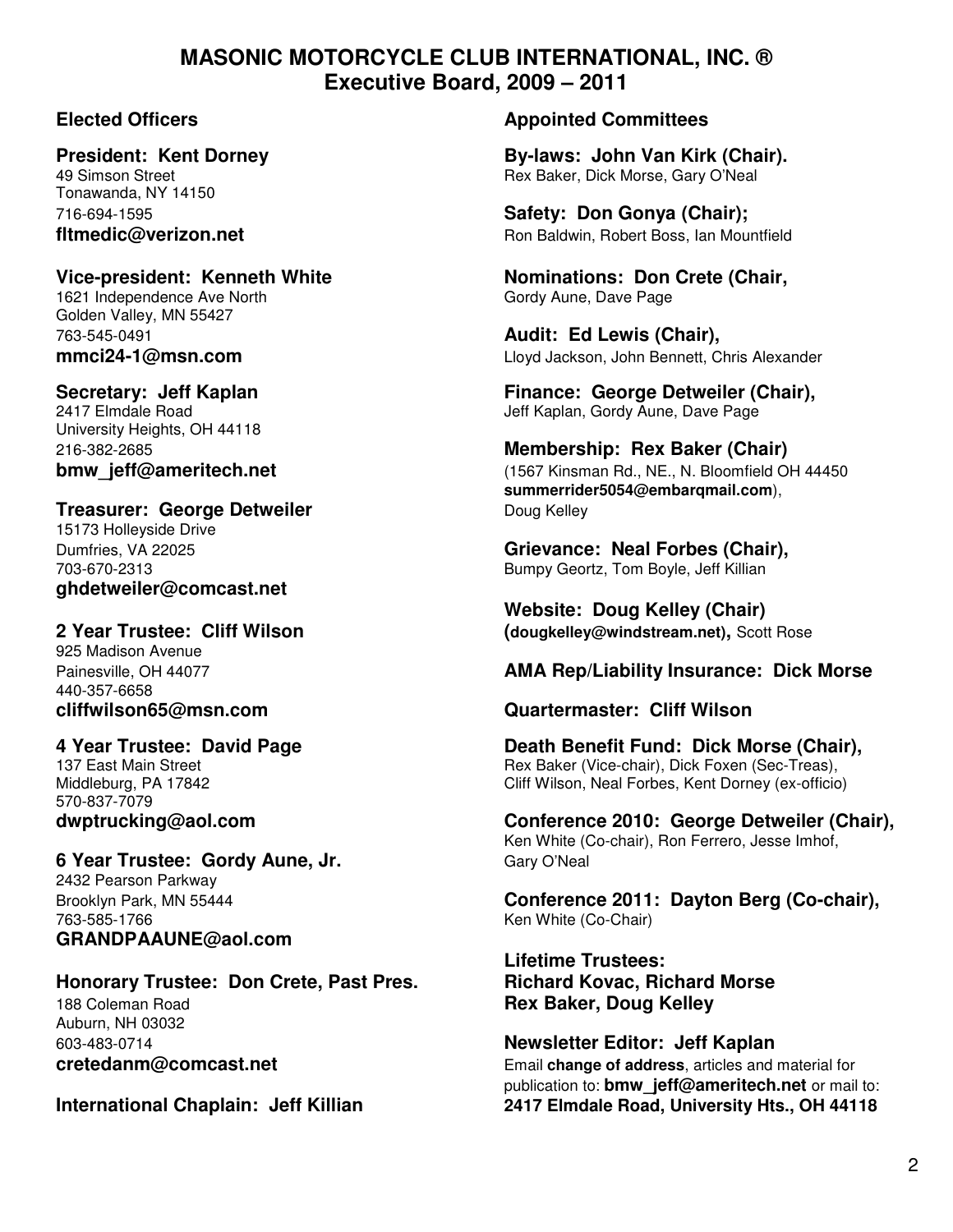



#### **2010 ANNUAL CONFERENCE WINCHESTER, VIRGINIA MONDAY, AUGUST 2ND THRU FRIDAY, AUGUST 6TH**



**PLEASE PRINT**

| NAME                   |              |        |
|------------------------|--------------|--------|
| PASSENGER NAME         |              |        |
| OTHER GUEST(S) NAME(S) |              |        |
| ADDRESS                |              |        |
| CTTY                   | <b>STATE</b> | 7. T P |
| E-MAIL                 | PHONE        |        |
|                        |              |        |

| <b>ITEM</b>                             | (CIRCLE) SIZE    | <b>COST</b> |   | # | <b>EXTENDED COST</b> |
|-----------------------------------------|------------------|-------------|---|---|----------------------|
| <b>REGISTRATION FEE ADULT</b>           |                  | \$65.00     | X |   |                      |
| REGISTRATION FEE CHILDREN (12 AND       |                  | \$30.00     | X |   |                      |
| UNDER)                                  |                  |             |   |   |                      |
| MEN'S CONFERENCE SHORT SLEEVE T-SHIRT   | S M L XL 2XL 3XL | \$15.00     | X |   |                      |
| MEN'S CONFERENCE LONG SLEEVE T-SHIRT    | S M L XL 2XL 3XL | \$20.00     | X |   |                      |
| MEN'S HENLEY SHIRT (S/S)                | S M L XL 2XL 3XL | \$20.00     | X |   |                      |
| POLO (GOLF) SHIRT (EMBROIDERED LOGO)*** | S M L XL 2XL 3XL | \$25.00     | X |   |                      |
| <b>EXTRA CONFERENCE PIN</b>             |                  | \$3.00      | X |   |                      |
| <b>CONFERENCE PATCH</b>                 |                  | \$5.00      | X |   |                      |
| <b>TOTAL</b>                            |                  |             |   |   |                      |
| INTERESTED IN BUS TRIP (CIRCLE YES OR   | YES OR NO        |             |   |   |                      |
| NO)                                     |                  |             |   |   |                      |

\*\*\* Specify men's or women's shirt. Make checks payable to MMCI and mail checks and registration form not later than JULY  $1^{st}$ , 2010 to:

**GEORGE DETWEILER 15173 HOLLEYSIDE DRIVE DUMFRIES, VA. 22025**

HOTEL INFORMATION FOLLOWS. INDIVIDUALS MUST MAKE THEIR OWN RESERVATIONS WHICH **MUST BE MADE NO LATER THAN MONDAY JULY 12, 2010.** RESERVATIONS RECEIVED AFTER JULY 12, 2010 WILL BE PROVIDED ON A SPACE AVAILABLE BASIS AND AT PREVAILING RATES.

**QUALITY INN 1017 MILLWOOD PIKE WINCHESTER, VA 22602 PHONE # IS 540-545-8121**  RATE IS \$69.00/NIGHT + TAX (\$73.83) . A BLOCK OF 60 ROOMS HAS BEEN RESERVED. PET-FRIENDLY FOR A FEE. \$10.00/EXTRA ADULT IN ROOM. CHILDREN 18 AND UNDER ARE FREE. A CONTINENTAL BREAKFAST IS GUARANTEED BUT A FULL BREAKFAST IS BEING NEGOTIATED. SAME RATE WHETHER ARRIVING EARLIER OR STAYING LATER.

REGISTRATION FEE INCLUDES: HOSPITALITY ROOM, WELCOME EVENT, PIZZA NIGHT, BANQUET (THURSDAY EVENING), CONFERENCE PIN, DEPARTURE BREAKFAST.

FOR MORE INFORMATION CONTACT ANY ONE OF THE FOLLOWING:

| <b>GEORGE DETWEILER</b> | 703-670-2313 | ghdetweiler@comcast.net |  |  |  |
|-------------------------|--------------|-------------------------|--|--|--|
| <b>RON FERRERO</b>      | 302-947-4625 | ronpferraro@yahoo.com   |  |  |  |
| <b>JESSE IMHOF</b>      | 302-645-0824 | Tower911@hotmail.com    |  |  |  |

**ALL PARTICIPANTS ARE REQUIRED TO SIGN A RELEASE FORM. CHILDREN MUST HAVE A PERMISSION SLIP SIGNED BY BOTH PARENTS**.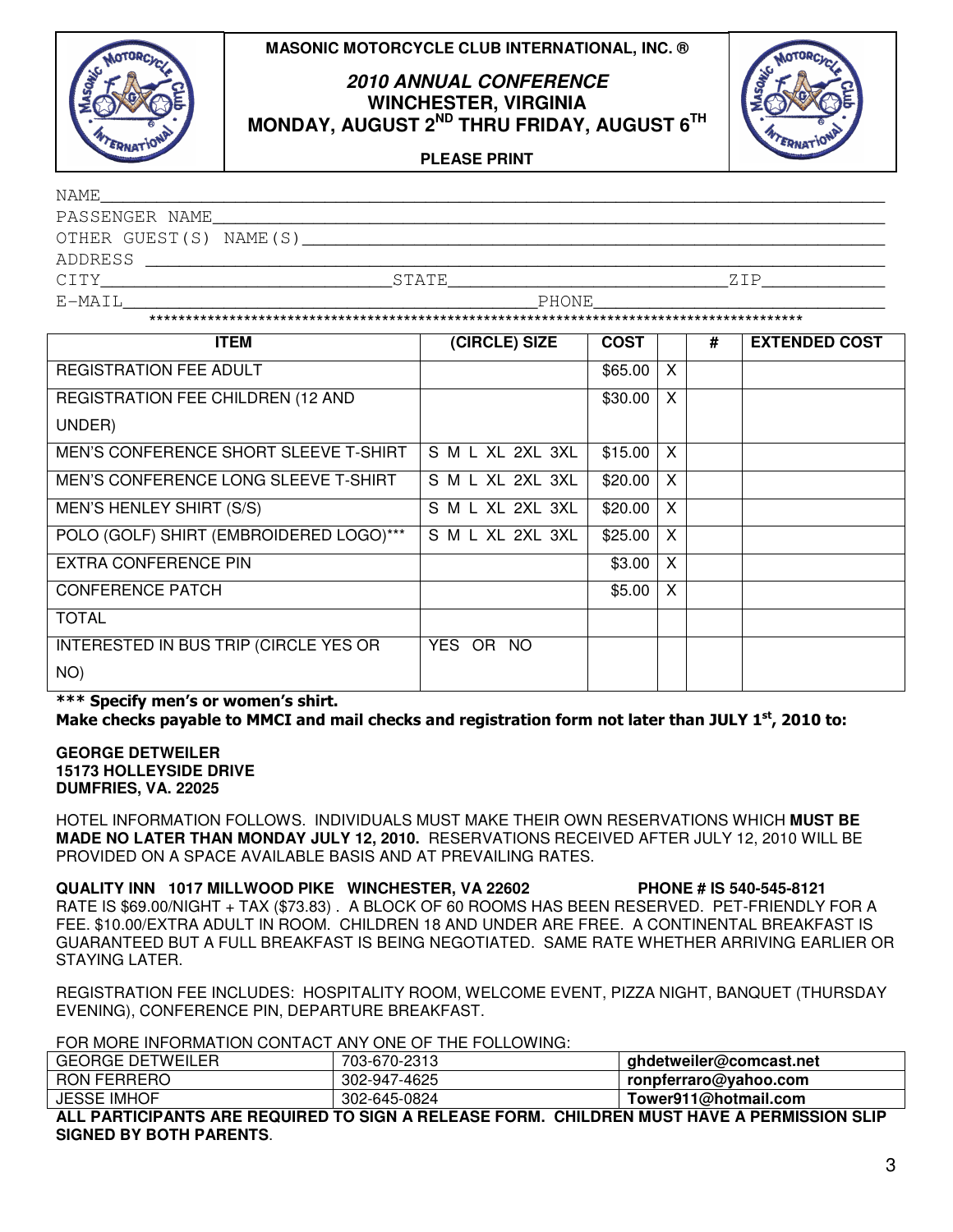

**President's Message...** I had a chat the other day with a Chapter President who is contemplating turning in his Chapter's Charter because they have had very few meetings with decent attendance this year and small numbers attending rides. Our discussions led me to ponder the following: does a Chapter really need to hold monthly meetings or would they be better off only holding two or three a year?

As a Club I believe that monthly Chapter meetings are not important unless there is business to conduct. As business at the Chapter level typically revolves around planning rides and other activities, there is little need for monthly meetings. Monthly rides or other events are another story. Pick at least one day each month and plan something. It doesn't have to be a 300 miler every time; sometimes an hour ride to a breakfast or lunch spot is all you need or have time for.

Do you need to have 20 or so Brothers for an event to be a success, or can a Chapter be successful with 4 or 5 Brothers routinely attending? Where I am from it states that a Master Mason Lodge consists of three or more. My own Chapter has only 5 Brothers who regularly attend rides; sometimes there have only been three of us on a ride and we have always had a good time. Once or twice a year we ride with a section of the Canadian Vintage Motorcycle Group (CVMG), of which some Brothers are members, and have a great ride.

It's not the numbers that count, it's what you do with them and the events that are held, and times that are had by all.

Safe Riding - Kent



**Vice-President's Message…** As I write this my computer has been acting up a little at home and sometimes I get the net and sometimes I don't. I can't wait until I retire and will no longer have the need for a computer. I will change that machine into a fishing pole for the pontoon, and maps for my motorcycle.

I want to let everyone know there is complete information in this issue regarding the conference in August and I look forward to seeing many of you there. George and his crew have done an excellent job and what they have lined up will be fun and interesting for all attending. See the sign up sheet and get your reservations in. Time is running short.

2011 is set for Minnesota and I know you will be happy with our location and events we have planned. The team here has been working hard to make Minnesota another hit and I know you will not want to miss 2011.

Now, getting to 2012. There were tentative plans for it to be held in Ohio. To date that is not locked in and if there is any chapter, or chapters that would like to get together and host 2012, it's not too early to start thinking about it and making preparations. Please contact me if you want to discuss this.

Lastly, in my last VP's Message I asked for suggestions and thoughts about lining up the Masonic Motorcycle Club International with an organization or program that we could be associated with. I have had some nice responses, thank you for those, and it appears the idea is well received - we just need to agree on a project. With that said, I will be using a portion of the annual meeting this year to discuss this project and put a group together to investigate our options and make a formal presentation in Minnesota 2011. Please consider helping out. If asked, please accept, and if not asked, please let me know you want to be involved.

With that my fellow bikers, good riding, good health and see you in Winchester.

Fraternally yours – Ken

**The Quartermaster Needs YOU…** to come up with some **great ideas** for new and different items to sell in the M.M.C.I. Club store. All suggestions would be greatly appreciated. Email your ideas to Cliff Wilson, Quartermaster, at **cliffwilson65@msn.com**. Thanks!

### **www.masonicmotorcycleclub.org... Sign up, log in and visit it regularly!**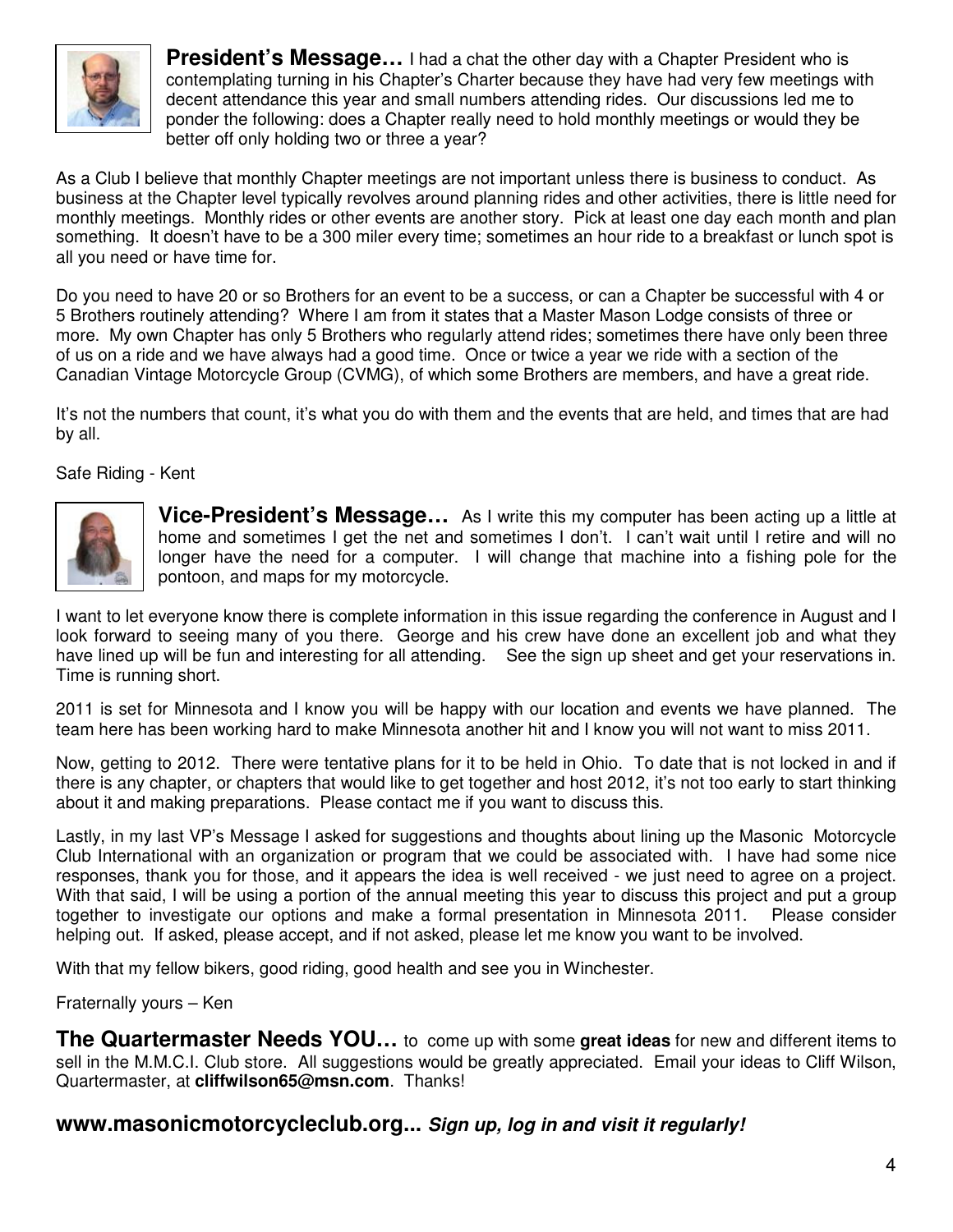

#### **MASONIC MOTORCYCLE CLUB INTERNATIONAL ® INC. Annual Conference 2010 – Winchester, VA TENTATIVE SCHEDULE OF EVENTS**

#### **MONDAY, AUGUST 2, 2010**

Registration 4:00pm – 9:00pm Hospitality Room Hospitality Room Open 4:00pm – 10:00pm – Hospitality Room Bike Wash **6.1 and 1.00pm** – 7:00pm – 7:00pm Early Bird Ice Cream Social 8:00pm – 9:00pm – 9:00pm

#### **TUESDAY, AUGUST 3, 2010**

Registration **8:00am - 4:00pm** Hospitality Room Hospitality Room Open 8:00am - 10:00pm Hospitality Room<br>
Self-Guided Rides **All Dav** All Dav **Hospitality Room** Self-Guided Rides **All Day** All Dav Bike Wash **6:00pm - 6:00pm** - 6:00pm Bike Wash Station

Registration **8:00am - 4:00pm** Hospitality Room Hospitality Room Open 8:00am - 10:00pm Hospitality Room Self-Guided Rides **All Day** Bug Target Contest 6:30am - 6:00pm<br>Bike Wash 6:00pm - 4:00pm - 6:00pm Pizza Party (BYOB)  $6:00 \text{pm} - 8:00 \text{pm}$  Hospitality Room/Poolside Annual International Meeting 8:00pm - 9:30pm Conference Room or TBD

### **THURSDAY, AUGUST 5, 2010**

Registration **8:00am - 9:00am** - 9:00am Hospitality Room Hospitality Room Open 8:00am - 10:00pm Hospitality Room Self-Guided Rides/Poker Run 9:00am - 5:00pm Local Area Bike Wash 3:30pm - 5:00pm<br>Bike Show/Voting and Bike Show/Voting and Bike Show/Voting Lot 5:00pm - 6:00pm - 6:00pm Bike Show/Voting The State of the Show-Voting Lot 5:00pm - 6:00pm Hotel Parking Lot Happy Hour **Example 2:15pm - 7:00pm** Hotel Banquet Room Banquet 7:00pm Hotel Banquet Room

### **FRIDAY, AUGUST 6, 2010**

Departure Breakfast 6:00am - 10:00am Hotel Restaurant

Note: Wives, family, and friends are welcome to all events. All events, times, and locations are subject to change. Schedule changes will be announced and posted.

Bus Tour 7:00am - 6:00pm Wash. DC/Masonic sites

#### **WEDNESDAY, AUGUST 4, 2010 HAPPY BIRTHDAY U.S. COAST GUARD!!**

USMC Museum/Toys for Tots Ride 8:30am - 4:00pm VA Countryside to USMC Museum

4:00pm - 6:00pm<br>6:00pm - 8:00pm - Bike Wash Station<br>Hospitality Room/P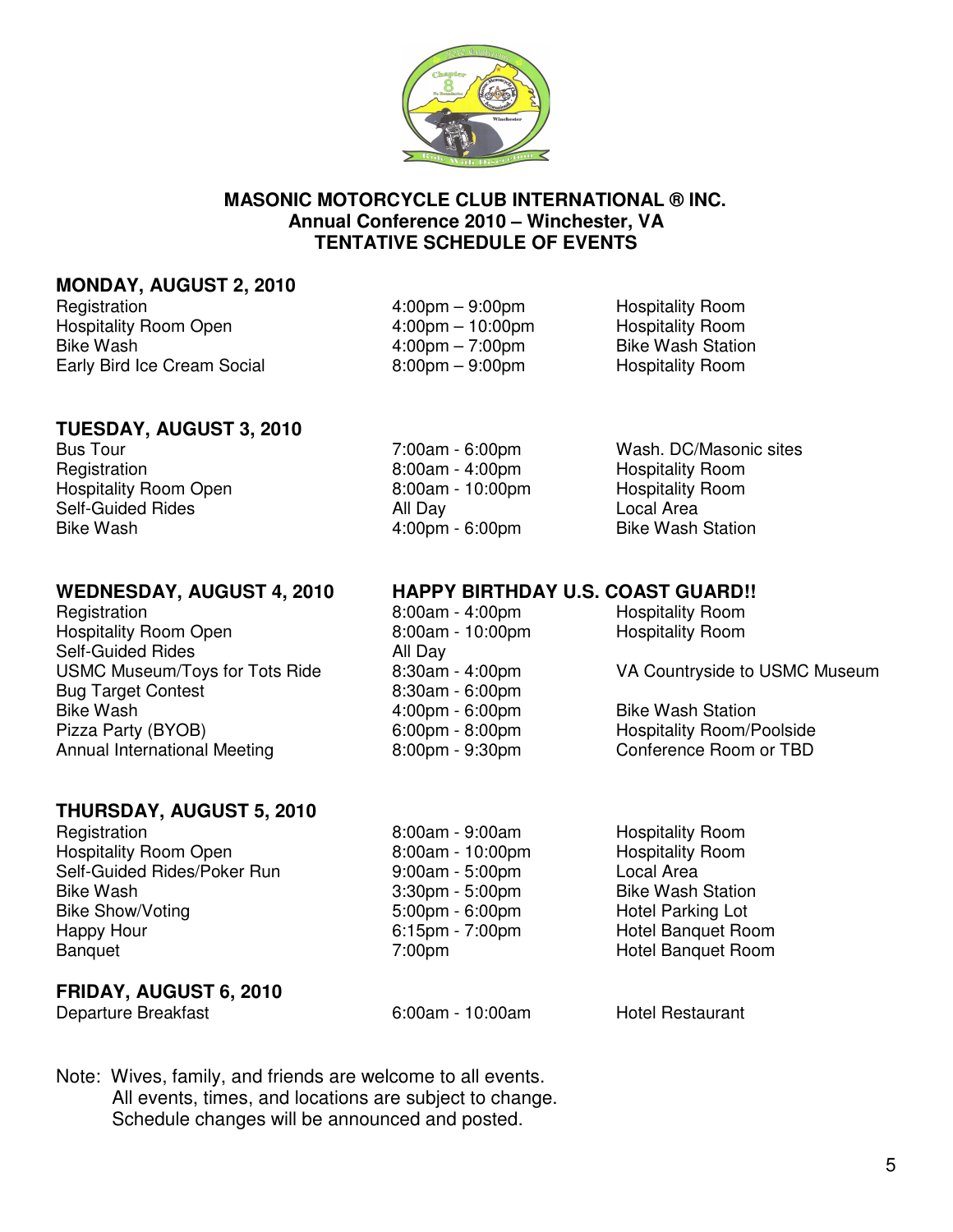# **HAS YOUR ADDRESS CHANGED???**

Please notify the International Secretary of any address change as soon as possible. Send an email to **bmw** jeff@ameritech.net with your new contact information and membership number, or send a USPS change form to **M.M.C.I., 2417 Elmdale Road, University Heights, OH 44118**. Please include your correct phone number and email address. Thanks!

# RIDER'S DIGEST **BY EMAIL OR SNAIL MAIL – IT'S YOUR CHOICE!!!**

You can choose to have your copy of the RIDER'S DIGEST sent to you by email instead of waiting for it to be delivered to you by the Post Office. It's fast and convenient, and it saves trees! To receive your newsletter by email, send an email to **bmw\_jeff@ameritech.net**, and type "Newsletter by email" in the subject line. Include your name, membership number (**XX-XXXX** format – look for it above your name on the envelope this newsletter came in), and the email address you want the newsletter sent to. You'll receive an acknowledgement as soon as your request is processed. Thanks!

**Minutes of the May 22, 2010 Executive Board Meeting:** The Spring 2010 meeting of the M.M.C.I. Executive Board was called to order by President Kent Dorney at 4:00 PM in the conference room of the Quality Inn in Winchester, VA. All elected and appointed officers were present except for Dave Page, Four Year Trustee; Dick Morse, Lifetime Trustee; Rex Baker, Lifetime Trustee; and Jeff Killian, International Chaplain. Guests included members of Chapters 8, 15 and 25. Opening prayer was given, and the Pledge of Allegiance was led by Kent Dorney, President.

Minutes of the February 6, 2010 Executive Board meeting approved as written.

**Sickness and Distress:** An update was given on Dick Morse, and that he was experiencing some complications due to medications he received after his surgery.

**Officers Reports**: **President**: Kent reported that that he was donating his President's stipend to a young lady in New York, and hoped that would generate positive publicity about M.M.C.I. in his district and jurisdiction. **Vice-president**: Ken reported that things were "pretty well lined up" for the 2011 Annual Conference at the Treasure Island Casino in Red Wing, MN; August 2 to August 5, 2011. Meals were planned and rides are being planned. Ken asked the Board about its response to his suggestion that M.M.C.I. support a particular organization nationally. It was agreed that Ken will make a motion at the 2010 annual meeting to get the approval of the membership to move forward on this. Ken raised questions about the need for insurance at the annual conference and the liability waiver. Jeff was asked to verify the status of the waiver and if revisions to it are needed. **Secretary**: Jeff distributed his report and discussed the dues status of the local Chapters, and gave a breakout of Chapter 8 members. Chapter 8 renewals were sent out with the Spring 2010 **RIDER'S DIGEST**, and local Chapter secretaries received their renewal notices and roster update forms the first week of April. Jeff reported that 41 members have signed up to receive their newsletters by email. Full report is on file with the Secretary. **Treasurer**: George distributed the Treasurer's first quarter report and a report from 1/1/2010 to 5/21/2010. After an explanation of the report, a motion was made and seconded to accept the reports. Passed. The Treasurer's report is on file with the Secretary. **Trustees**: Nothing to report.

**Committees: By-laws** - proposed amendments to be presented to the M.M.C.I. membership for consideration at the next Annual Meeting will be published in the Summer issue of the **RIDER'S DIGEST**. **Membership** submitted its quarterly report. The **Death Benefit Fund Committee** submitted its report. The **Quartermaster** submitted an inventory and asked that anyone with ideas about new items contact him. The **Webmaster**  reported that the site is working well, and that new features have been added including a "Stuff Wanted or For Sale." area on the Forum, and a language translator (powered by Google Translator). Doug continues to encourage members to register and use the site. Any reports submitted in writing are on file with the Secretary.

### **Old Business**:

**Annual Conference 2010**: George presented updated information about the Annual Conference which will be held in Winchester, VA on August 3 – 6, 2010. George described the Tuesday bus tour to Washington, DC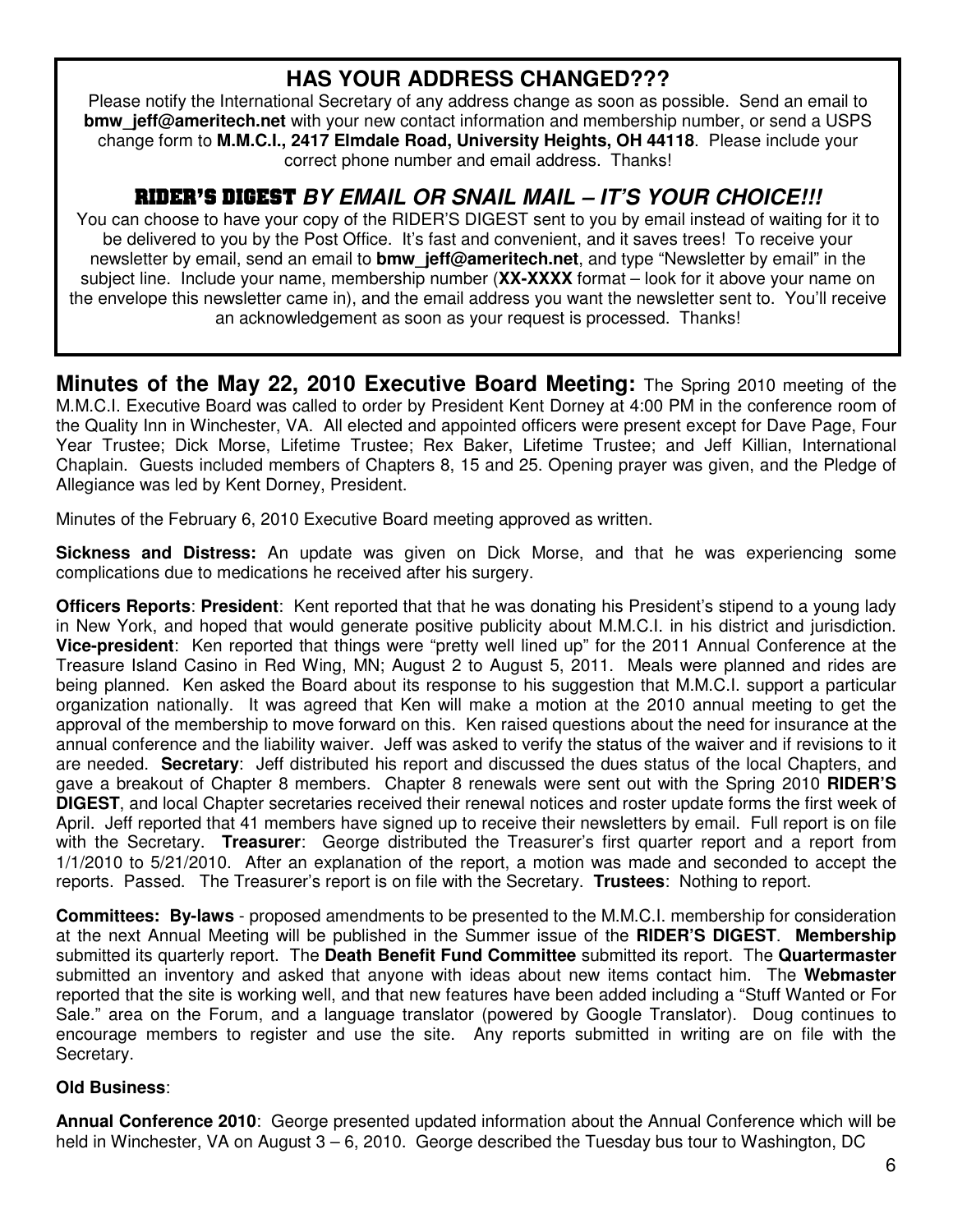#### **(Minutes, continued)**

(\$25 per person). He discussed rides, including guided rides to the U.S. Marine Corps Museum in Quantico, VA and self-led rides on Tuesday, Wednesday and Thursday. There will be social events on Monday evening and during the other days. Registrations are due by July 1.

**Annual Conference 2011**: Ken reported earlier that everything was set for the 2011 conference in Red Wing, MN. Nothing new to report.

**New Business**: Jeff presented a request from Chapter 28 to change its name from Warrensburg (NY) to Empire (NY) since no Chapter member lives in the Warrensburg area. Empire is more reflective of the capital region of NY where the members of Chapter 28 live. Motion made and seconded to approve. Passed. Kent presented the revised Resolutions which are an attachment to the M.M.C.I. Constitution and By-Laws. The proposed changes correct language errors, reflect current M.M.C.I. structure, and generally make for more flexible and transparent recommendations to the Membership. After much discussion, the Resolutions were approved unanimously by the Executive Board. The Constitution and By-laws with the revised Resolutions may be found on the M.M.C.I. website. A copy will be sent to all Chapter secretaries who have provided the International Secretary with an email address.

#### **Good of the Order**: Nothing to report.

Next Executive Board Meeting will be held in Winchester, VA during the Annual Conference.

The closing prayer was given, and a motion to adjourn was moved and seconded. Passed. Meeting adjourned at 6:15 P.M.

#### **Submitted by Jeff Kaplan, International Secretary**

**Proposed Constitution and By-laws amendments for consideration at the August, 2010 Annual Meeting…** The By-laws Committee will present the following amendments for consideration and approval at the August, 2010 Annual Meeting in Winchester, VA. Both amendments were published in the Spring 2010 issue of the **RIDER'S DIGEST.** The first proposed amendment changes Article V of the Constitution. Article V would be amended to read "**ARTICLE V - LIFETIME TRUSTEES** Richard F. Kovac, Richard J. Morse, Rex Baker, Douglas E. Kelley and **Clifford Wilson** shall be Lifetime Trustees of the M.M.C.I." This change would be effective when Cliff leaves office as a Director in August, 2011. The second proposed amendment changes Article VIII of the By-laws to separate the Audit and Finance Committee into two standing committees, the Audit Committee and the Finance Committee. Article VIII would be amended to read "**ARTICLE VIII - STANDING AND OTHER COMMITTEES** The following Standing Committees will be appointed by the President: By-laws Committee; Safety Committee; **Audit Committee**; **Finance Committee**; Nomination Committee; Conference Committee; Grievance Committee; Membership Committee (Chapter #8); Death Benefit Fund Committee; Website Committee; Quartermaster Committee. Proposed changes are in **bold**. If unanimously approved by the voting membership, both amendments would be effective immediately.

**An Explanation of the Death Benefit Plan – One of Your Member Benefits…** In the fall of 2000 a group of M.M.C.I. members presented to the International Executive Board a proposal to establish a Death Benefit for Active Members of the Masonic Motorcycle Club International. Under the provisions of the proposal, a payment will be made to the spouse or family of a deceased Active Member upon verified proof of accidental or natural death of that Member. "Active Member" is defined in Article III of the M.M.C.I. Constitution. The International Executive Board accepted the proposal on February 10, 2001. At the August, 2001 Annual Meeting, the membership in attendance voted to adopt the Death Benefit Plan as proposed, and it became effective on August 20, 2002.

So what is the Plan, and how does it work? The Death Benefit Plan, or DBP, is governed by a standing committee authorized under the M.M.C.I. By-laws. This committee elects its own chairman and officers. The International President is always a member of the DBP committee. A separate set of rules and regulations is used by the DBP committee to ensure fair and judicial administration and distribution of DBP funds. A copy of the DBP rules and regulations may be obtained from its chairman, Richard Morse. The committee reports on a regular basis to the International Executive Board, and its annual report is read at the Annual Meeting. To fund